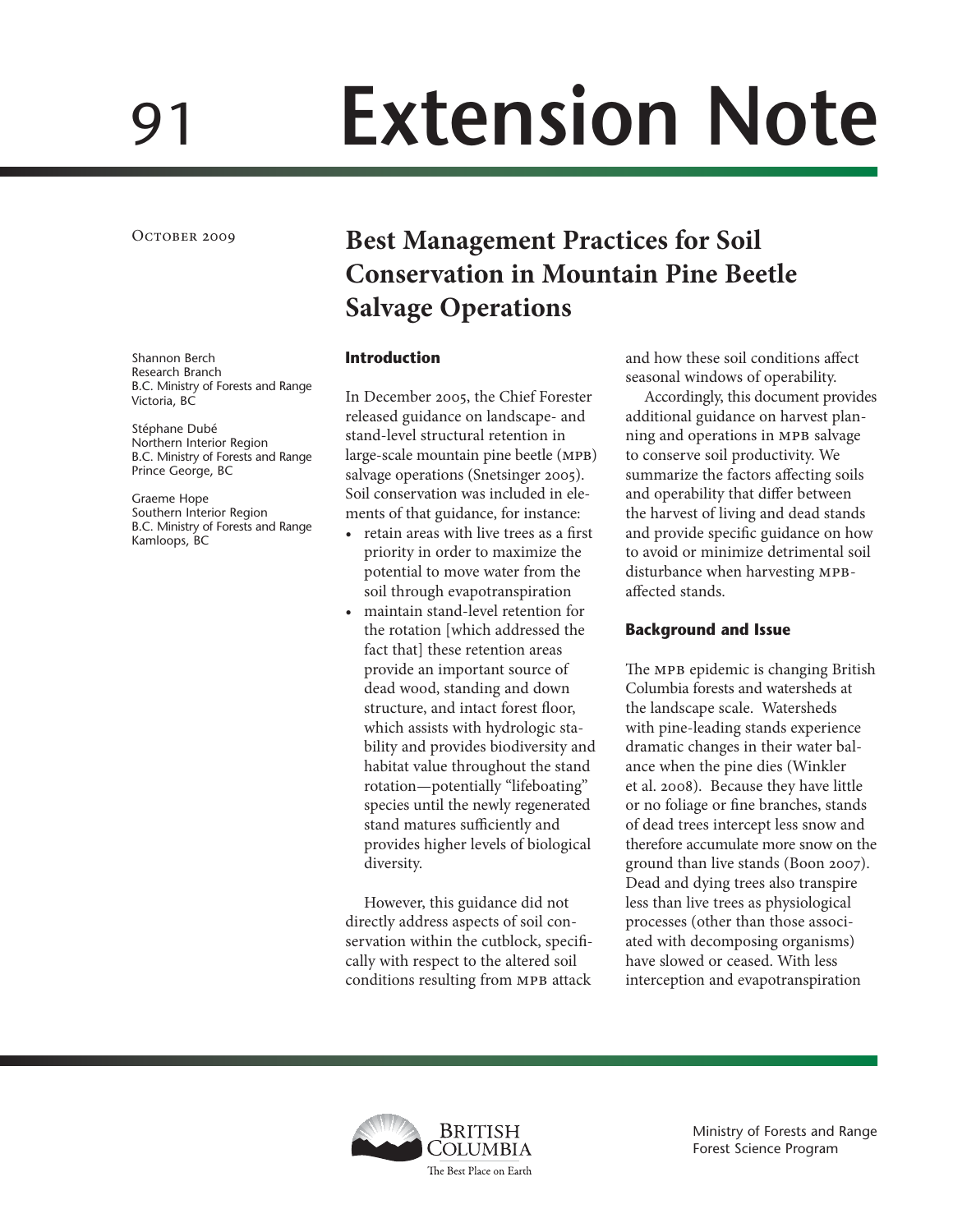(evaporation and transpiration), more precipitation reaches the forest soil and less water is removed from it. The soils under stands of dead trees are, therefore, generally wetter than soils under stands of live trees through much of the snow-free season.

This is similar to the situation in recent cutblocks during normal forest operations, where soils are generally wetter than in uncut forests (Spittlehouse 2007). In both cutblocks and mpb-killed stands, wetter soil conditions persist until the growing vegetation begins to make significant contributions to evapotranspiration. However, in stark contrast to normal forest operations, because the wetter soil conditions pre-date timber harvesting, they can therefore dramatically affect operability.

Wet soils are more susceptible than dry soils to soil disturbance, especially soil compaction, rutting, and puddling. Some forest licensees have reported that during months when groundbased forestry operations could normally proceed with few constraints, dry, firm soil (typical of summer ground) has been replaced by wetter, less firm soil (once usually restricted to winter operations). This makes the operation of ground equipment more difficult or impossible until sufficient snowfall or freeze-up renders the ground firm enough to be operable.

Rex and Dubé (2008) are studying the hydrologic effects of MPB infestation on soil water conditions and are developing a risk-based assessment model for predicting which areas are most likely to be too wet for normal summer operations. They have determined that the most effective indicators for predicting the risk of wet ground at the watershed level are overstorey lodgepole pine percent composition and mortality, amount of understorey, density of drainage and topography, and sensitivity of soils.

Percent composition of lodgepole pine (and of other tree species that are not susceptible to the beetle and therefore not killed) determines how much living overstorey remains. The amount of living overstorey directly affects the amount of interception and evapotranspiration and the subsequent soil water content. Similarly, the amount of live understorey, including advanced regeneration and other vegetation, contributes to the total amount of living vegetation and therefore the amount of evapotranspiration and the resulting soil water content.

Density of drainage and topography refers to the number of surface channels and the watershed slope gradient and length. These factors directly relate to how quickly surface and subsurface water is removed from a site and from the soil. Toe-receiving areas, for instance, are often wet, so salvage operations and site preparation activities on them should be avoided during spring, summer, and fall months.

Sensitivity of soils refers to soil properties that affect internal soil drainage, such as soil texture and structure. Increasing sand and gravel content means that soils generally drain more quickly. However, soil disturbance can occur on all soil textures if conditions are unsuitable for ground-based harvesting.

In general, the sites at greatest risk of being wetter than expected and therefore of the soil being detrimentally disturbed if harvested at any time except under snowpack are lodgepole pine dominated with little understorey, in gently sloping or flat receiving (toe-slope) positions, and on fine- to medium-textured soils.

Season of operation and precipitation are also critical factors. Frozen ground or sufficiently deep snowpacks (Curran 1999) protect the soil from harvesting disturbance. Because such

conditions are now more rarely seen in most of the province, the operating window for conventional logging is therefore reduced. Snowmelt and rain events make the soil wetter and more at risk of harvesting disturbance.

### **Guidance for Soil Conservation Planning and Operations**

Operations planning is essential to logging success. It will determine how the harvesting system can match site sensitivity by recognizing inherent soil constraints to salvage logging. Guidance on selecting strategies to minimize soil disturbance during mpb salvage essentially fall into one of the four groupings outlined by Lewis and Timber Harvesting Subcommittee (1991): scheduling and season of harvest; choice of equipment; on-the-ground strategies; and rehabilitation options.

#### **Scheduling and season of harvest**

- 1. Plan operations, including time of harvest, based on the sensitivities of all soils in the harvest unit regardless of the size of the standard unit against which excessive soil disturbance is measured. Even in areas of apparent uniform sensitivity, small wet drainages and draws should be recognized and avoided so that natural surface drainage patterns are not impeded. Consider soil moisture conditions at the time of harvest because of continuous changes in soil water conditions within MPB areas as trees die, road networks increase, and areas of salvage logging increase. Consider harvesting low-sensitivity soils in wetter periods and the most sensitive soils only once the soil dries or in winter under sufficient snowpack.
- 2. Focus harvesting on winter months but do not extend past spring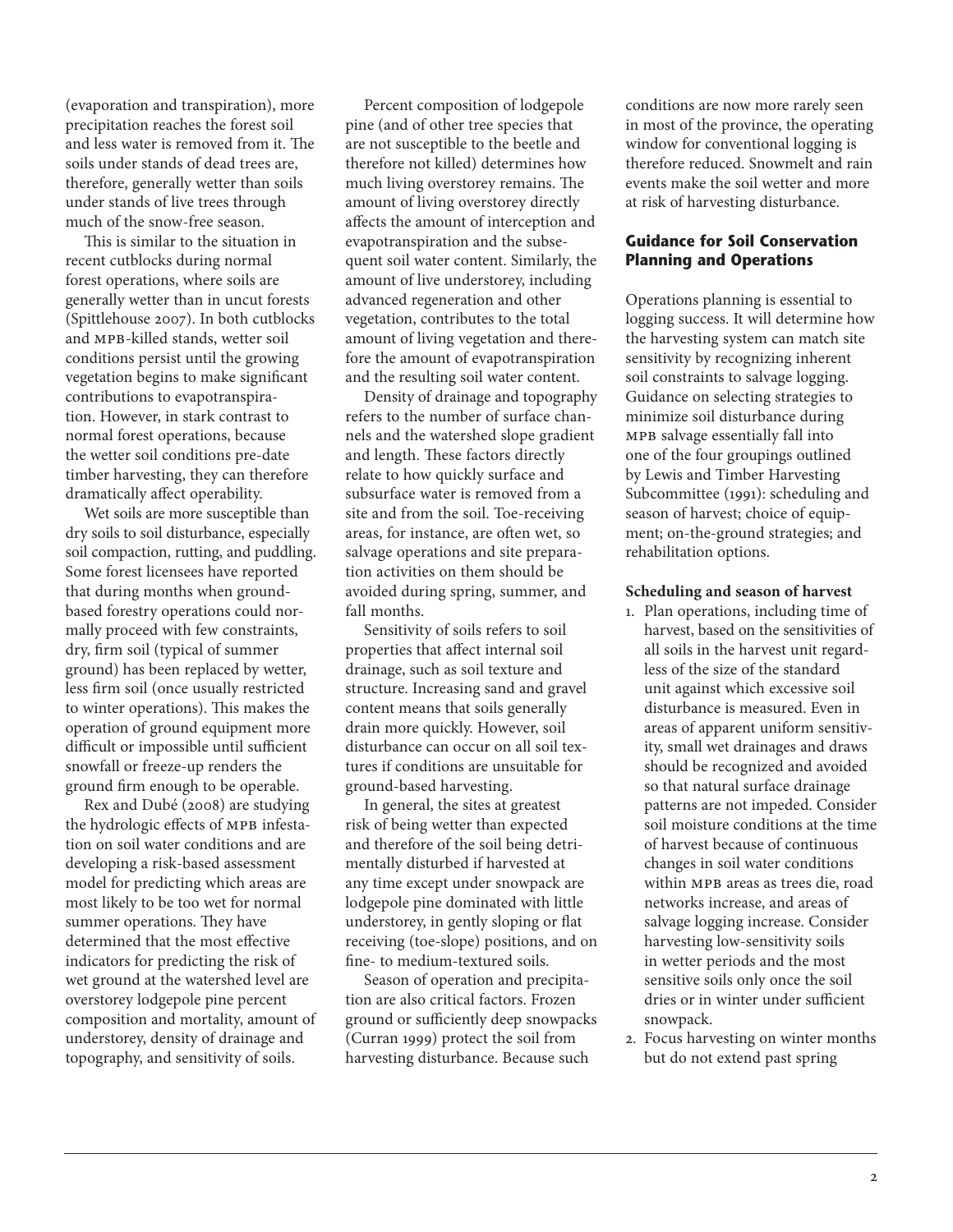shutdown (snowmelt and beyond) when soils are saturated and easily disturbed. Soils in the Interior are generally unfrozen under a snowpack (warm wet snow, if deep enough, is the most protective of the soil), and during periods of low snowpack, wet, unfrozen soils will be highly susceptible to soil disturbance.

- 3. Avoid spring and wet summer or fall harvesting, especially on toeslope positions and in wetter (subhygric to hygric) sites or portions of a harvesting unit. This includes sites where soils have restricting layers that can impede drainage. When salvage logging must be hurried under these conditions, pre-harvest activities such as forest drainage could be carried out to reduce soil moisture. Drainage is not a panacea, and the potentially negative long-term impacts of altering natural drainage of a site must be weighed against the possible short-term benefits of improved operability. In drier areas of the province, including the Southern Interior, wet soils may not be a concern under normal summer and fall precipitation, except on the most sensitive sites.
- 4. Early identification of green-attack stands, especially those without advanced regeneration, reduces the risk of on-site moisture problems because harvesting can be carried out before the stand dies.
- 5. When harvesting red- and greyattack trees, take the time to let the soils properly dry before beginning ground-based harvesting because soils take longer to drain excess moisture under dead stands.

#### **Choice of equipment**

6. If harvesting under unfavourable soil moisture conditions is unavoidable, consider using innovative

or non-conventional harvesting strategies (e.g., hoe chucking, designated trails, or low ground pressure equipment).

#### **On-the-ground strategies**

- 7. When harvesting during the snow-free season, weather-related shut-down may need to occur more rapidly than normal because of higher soil moisture contents.
- 8. Retain areas with live trees as a first priority in order to maximize the potential to remove water from the soil through evapotranspiration.
- 9. Retain advanced regeneration and understorey vegetation during salvage operations whenever practicable to maximize the potential to remove water from the soil through evapotranspiration.
- 10.During the growing season, do not cut trees too far in advance of skidding and bucking. This ensures that any live trees continue to transpire and reduce soil moisture levels until immediately before skidding, the most risky ground-based operation.
- 11. Construct, inspect, and maintain roads to ensure that natural surface and shallow subsurface drainage remain intact both during and after salvage (Winkler et al. 2008).
- 12.Upgrade drainage networks on permanent roads before salvage logging as necessary to accommodate expected increases in peak flows (Winkler et al. 2008).

#### **Rehabilitation options**

13. Plan for rehabilitation of main trails, roadside work areas, and so on if high soil moisture contents during harvesting are expected. Causing soil disturbance that must be rehabilitated is a less desired approach than delaying harvest until the soil dries. When a disturbed area requires rehabilitation, soil moisture conditions at the time of rehabilitation will be an important consideration for success. Soils that respond well to treatment in dry conditions may be further damaged if treated when too wet.

## **Literature Cited**

- Boon, S. 2007. Snow accumulation and ablation in a beetle-killed pine stand in Northern Interior British Columbia. B.C. J. Ecosystems Manag. 8(3):1-13. www.forrex.org/ JEM/ISS42/vol8\_no3\_art1.pdf
- Curran, M.P. 1999. Harvest systems and strategies to reduce soil and regeneration impacts (and costs). In: Impact of machine traffic on soil and regeneration: Proc. feric's Machine Traffic/Soil Interaction Workshop, Edmonton, Alta., Feb. 1999. B. McMorland and S. Corradini (compilers). Feric Spec. Rep. sr-133, pp. 75–111.
- Lewis, T. and the Timber Harvesting Subcommittee. 1991. Developing timber harvesting prescriptions to minimize site degradation. B.C. Min. For., Res. Br., Victoria, B.C. Land Manag. Rep. 62. [www.for.gov.](http://www.for.gov.bc.ca/hfd/pubs/Docs/Mr/Lmr062.htm) bc.ca/hfd/pubs/Docs/Mr/Lmro62. [htm](http://www.for.gov.bc.ca/hfd/pubs/Docs/Mr/Lmr062.htm)
- Rex, J. and S. Dubé. 2008. Hydrologic effects of mountain pine beetle infestations and salvage harvesting operations. Mountain Pine Beetle Work. Pap., MPBI Project #8.26.
- Snetsinger, J. 2005. Guidance on landscape- and stand-level structural retention in large-scale mountain pine beetle salvage operations. [www.for.gov.bc.ca/](http://www.for.gov.bc.ca/hfp/mountain_pine_beetle/stewardship/cf_retention_guidance_dec2005.pdf) [hfp/mountain\\_pine\\_beetle/](http://www.for.gov.bc.ca/hfp/mountain_pine_beetle/stewardship/cf_retention_guidance_dec2005.pdf) [stewardship/cf\\_retention\\_](http://www.for.gov.bc.ca/hfp/mountain_pine_beetle/stewardship/cf_retention_guidance_dec2005.pdf) guidance dec2005.pdf